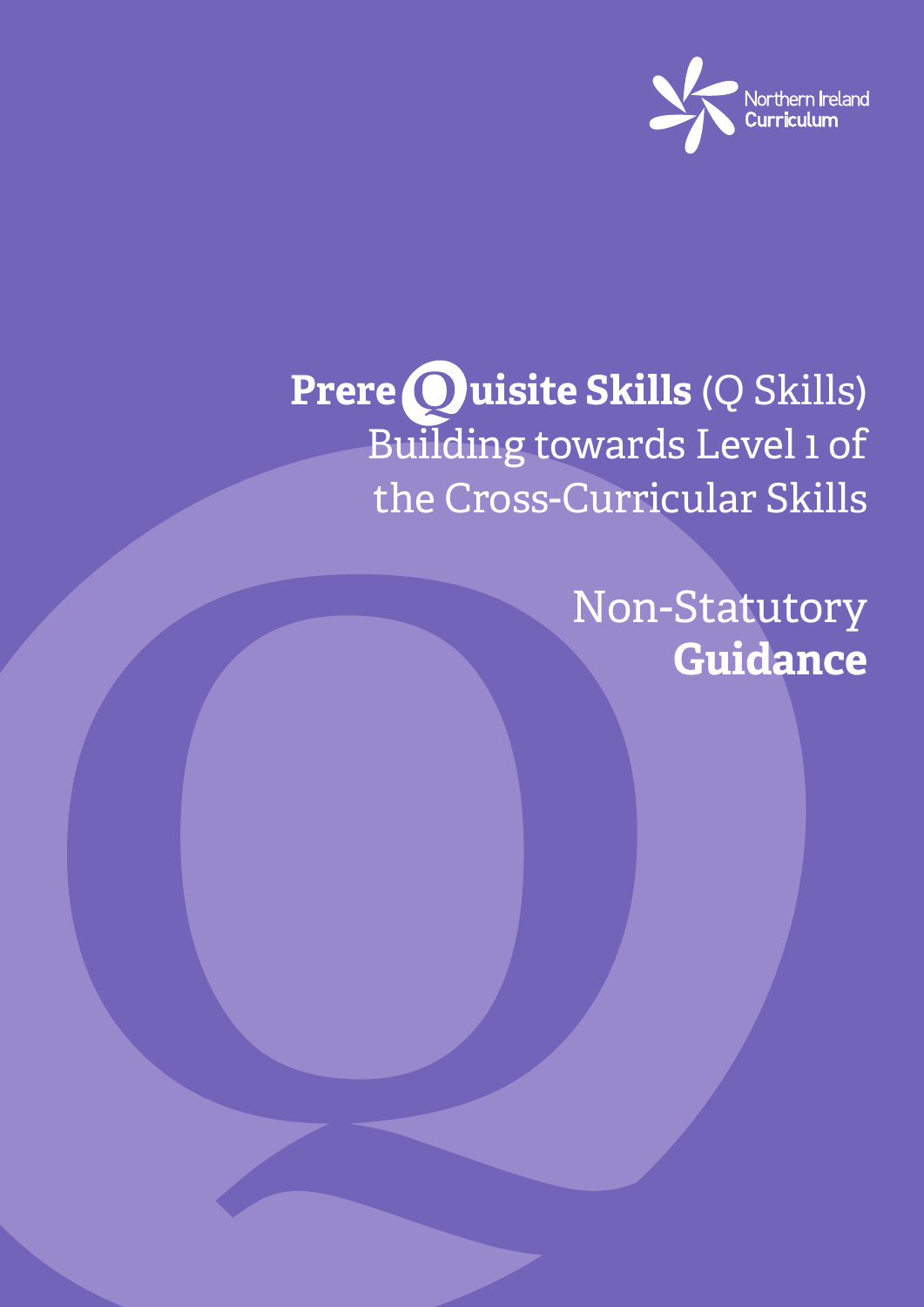## **Index 1**

| Rationale                            | 2 |
|--------------------------------------|---|
| <b>Assessment Advice</b>             | 4 |
| <b>Planning for Progression</b>      | 5 |
| <b>Effective Observations</b>        | 6 |
| <b>Support and Prompts</b>           | 7 |
| Alternative Methods of Communication | 8 |
| Glossary                             | 9 |
| Acknowledgements                     |   |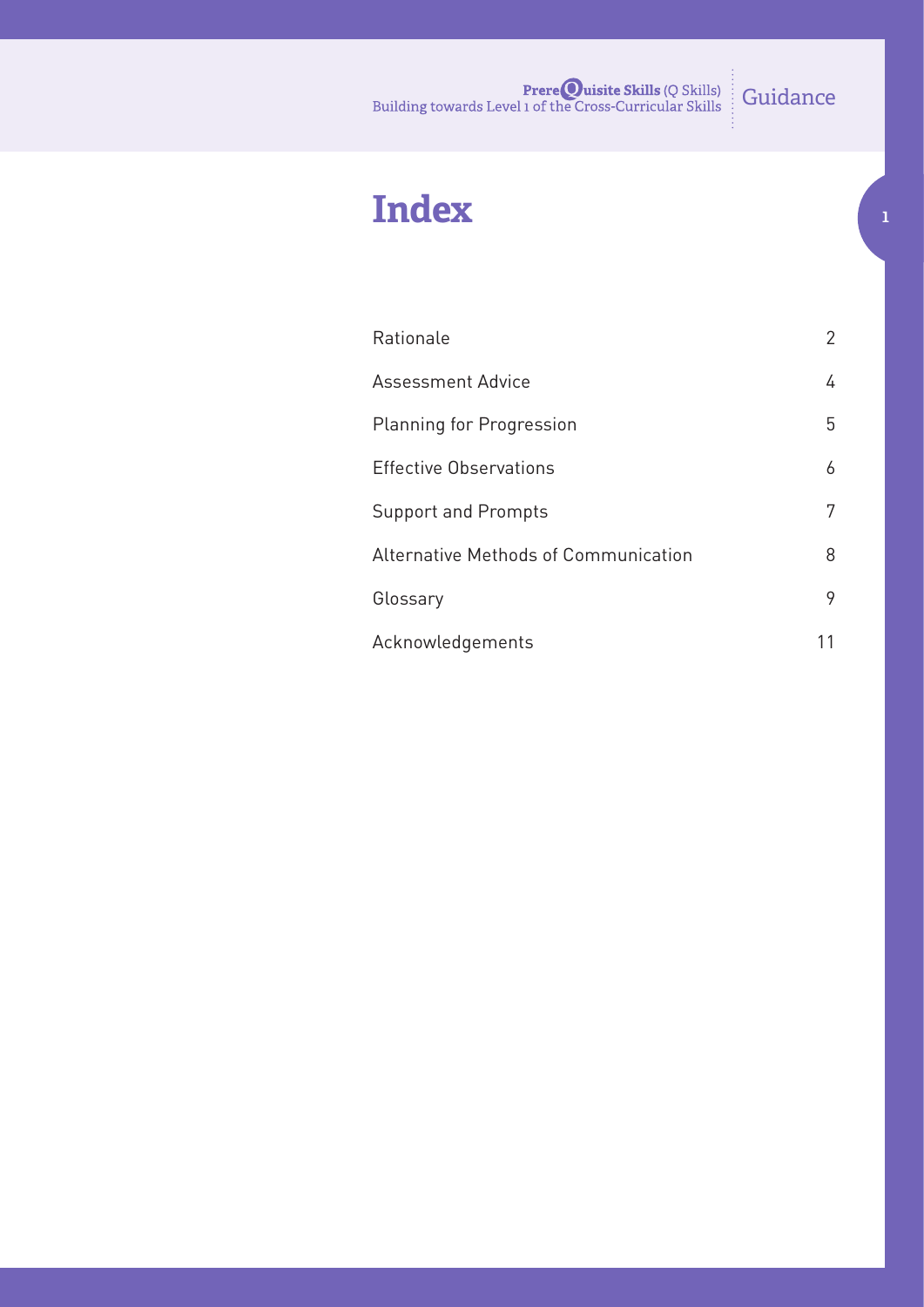### **Rationale – Prerequisite Skills (Q Skills)**

The Q Skills are a non-statutory assessment resource for teachers and classroom assistants. You can use them to assess the cross-curricular skills of Communication, Using Mathematics and Using ICT for pupils, aged 3 to 19 years, working below Level 1 of the Northern Ireland Curriculum Levels of Progression. Teachers in mainstream schools, learning support units and special schools can use the Q Skills with pupils who may benefit from this form of assessment.

The Q Skills provide a broad and inclusive framework for assessing pupils with mild, moderate, severe or profound learning difficulties. They take into account age, cognitive ability, learning difficulties and other significant complex needs.

The requirements for Communication, Using Mathematics and Using ICT, outlined in the Q Skills, align with the mainstream Levels of Progression. We have broken these requirements down into five skill areas (Q1 to Q5) and used a continuum of learning statements to describe them:

| Q1 Experience                  | pupil is present during an activity but shows minimal response;                                                                                               |
|--------------------------------|---------------------------------------------------------------------------------------------------------------------------------------------------------------|
| Q2 Respond                     | pupil shows signs of enjoyment, surprise, frustration or dissatisfaction;                                                                                     |
| Q3 Engage                      | pupil shows interest and enthusiasm, communicated through body<br>language, focused looking, or listening, and redirects attention when<br>the activity ends; |
| <b>Q4 Actively participate</b> | pupil shares, takes turns and anticipates familiar events; and                                                                                                |
| <b>Q5 Consolidate</b>          | pupil combines learning and generalises skills, knowledge, concepts<br>and understanding, relating to curricular experiences.                                 |

The Q Skills provide a common structure and language for schools and services to assess the skills of pupils working below Level 1. They also provide:

- • consistency of approach;
- age-appropriate learning experiences and contexts for learning;
- a range of rich learning experiences;
- • support for teachers to write highly specific Individual Education Plan (IEP) targets; and
- • contexts for teachers to provide a variety of resources and learning situations for pupils to experience, learn, interact and communicate.

You can track pupils' progress in each skill area by moving horizontally across the Q Skills (from Q1 to Q5). You can also indicate their progress by decreasing the level of support they need from adults to achieve each Q Skill.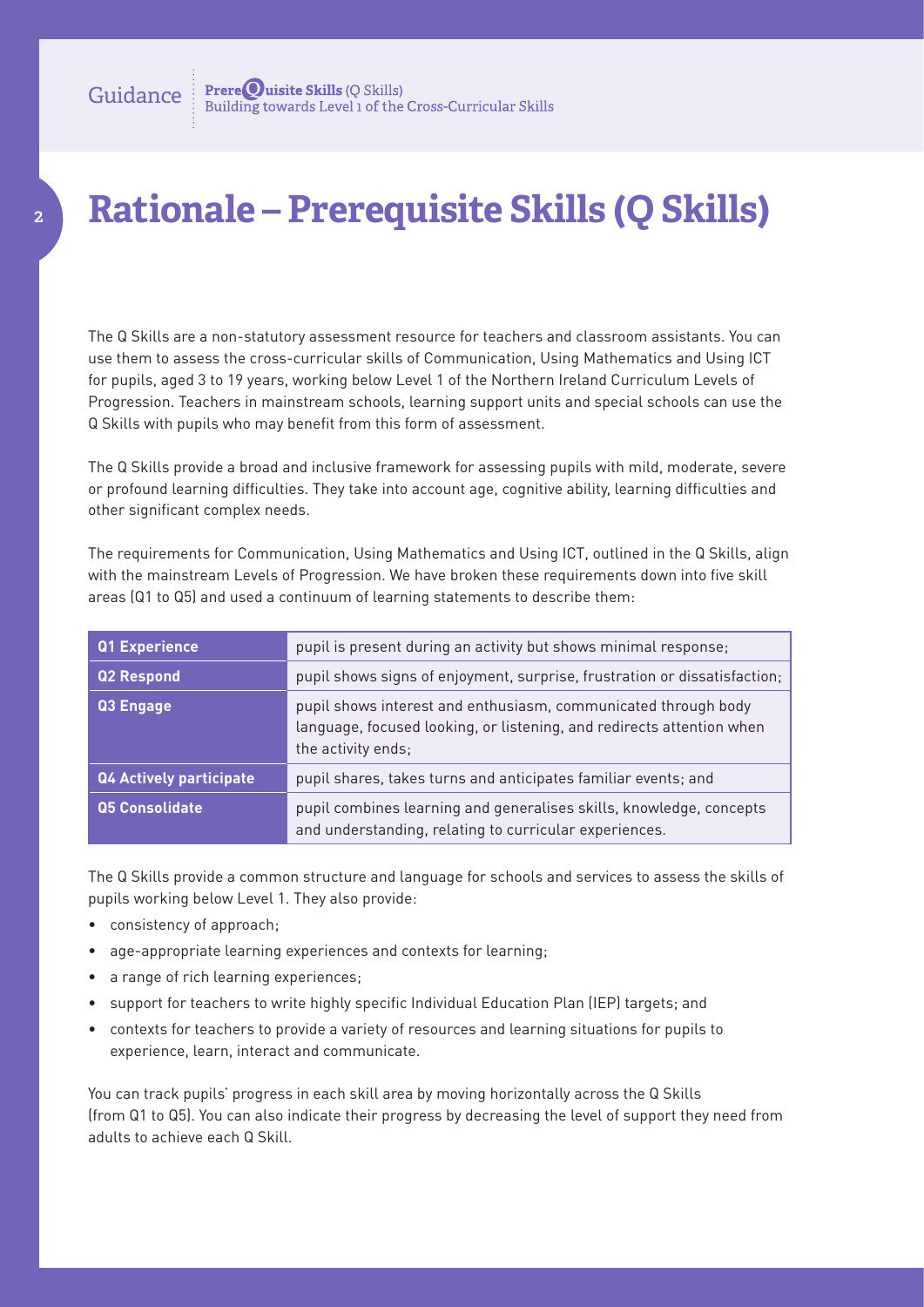**3**

You can also demonstrate pupils' progress vertically, by increasing the breadth of their learning experiences and activity-based learning, ensuring that tasks are meaningful, purposeful and age appropriate. For pupils with more complex needs, you could evidence progress as a 'broadening of skills, knowledge, understanding or awareness' (Male, D. 2000, page 101 ). For example, a pupil may display the same skill to the same standard but in different contexts rather than by forward progression. Alternatively, they may exhibit a greater willingness to experience new learning contexts. It is important to note that pupils with special educational needs (SEN) may present strengths in some areas of learning and significant deficits in others. Using the Q Skills for pupil assessment helps you to report accurately on their strengths and areas for development, instead of using a 'best fit' model. For example, a pupil may demonstrate skills at Q5 in one aspect of Communication but at Q3 in another.

All pupils are entitled to equality of opportunity and have a right to high quality learning experiences. You should give them a motivating, interesting and broad curriculum. You can do this by drawing content from the real world and using purposeful and meaningful experiences to make connections in their learning.

Many pupils with SEN have fragmented and unsystematic patterns of learning. Their acquisition of knowledge may be delayed. They might need help in processes that others develop naturally. Although their rate of academic development may be slow, this does not mean they will not make progress. Like everyone else, they will have strengths and deficits in their development.

We need to recognise that some pupils may not make horizontal progress at the same rate as their peers. They may need time and wide experiences to consolidate their learning and apply it in meaningful circumstances. This is vertical progress.

Vertical progress involves:

- reinforcement of learning;
- • constant repetition;
- individualised work;
- specific pace of delivery linked to each pupil's learning style;
- • acknowledgement that pupils may have difficulty making the leap from the concrete to the abstract;
- support in functioning in a group situation; and
- generalisation of skills across different situations and using a variety of resources.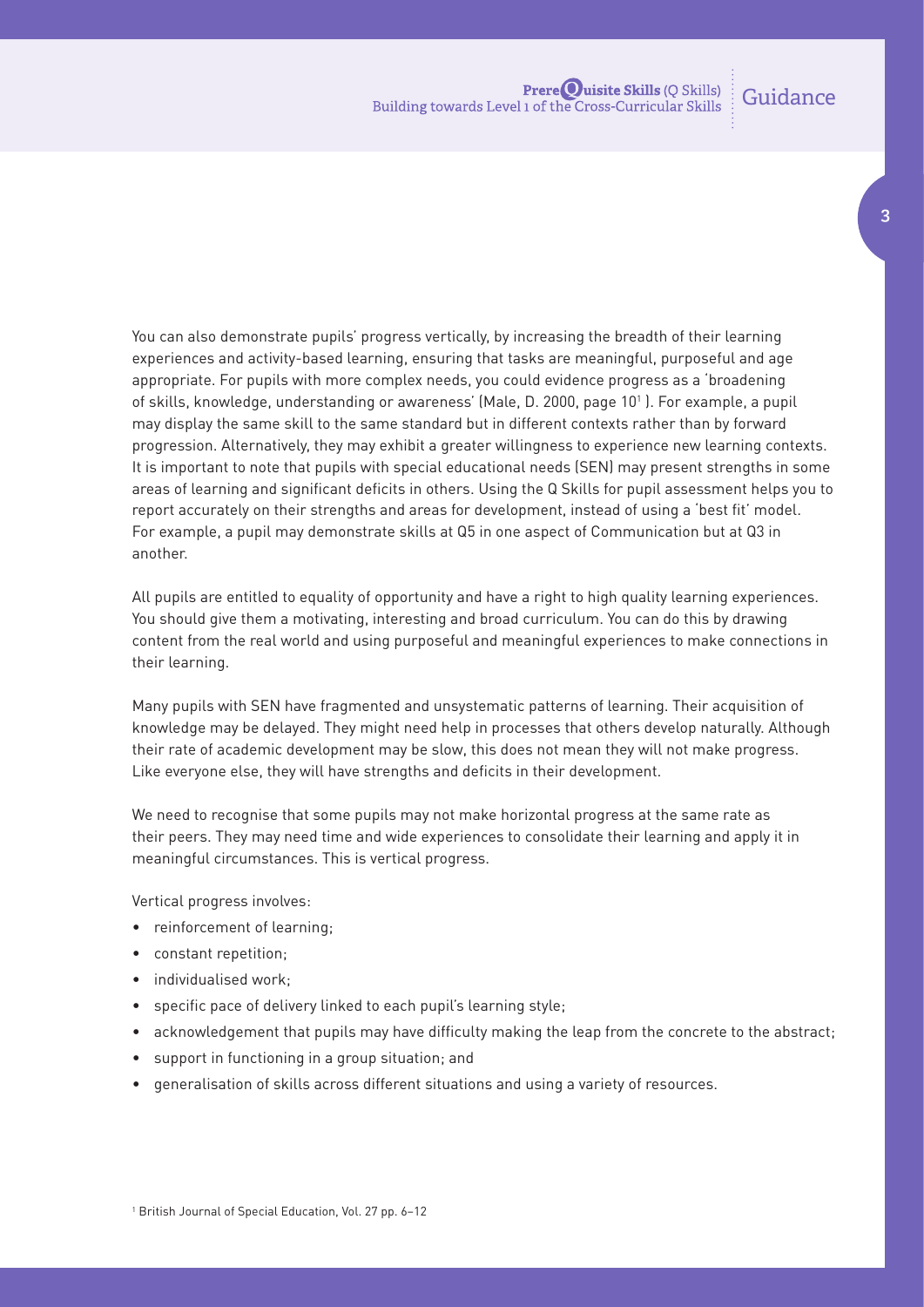### **Assessment Advice**

**4**

Assessment is part of the planning, teaching and learning cycle. You should use evidence of learning, in a range of settings and contexts, throughout the school year to assess pupils' progress. Effective assessment identifies pupils' individual strengths and needs and provides information about pupil progress.

The Q Skills provide an assessment framework for teachers of pupils, with special educational needs and/or disabilities, who are working below Level 1 of the Northern Ireland Curriculum Levels of Progression. The Q Skills allow you to assess pupils' skills from the earliest stages of cognitive development and help to progress them towards Level 1. They help you to assess pupils' individual needs, enabling you to inform planning and improve teaching and learning.

Using the Q Skills will help you to:

- make reliable and consistent judgements about your pupils' progress;
- highlight where to make improvements to the teaching and learning of pupils with SEN;
- • develop dialogue with other teachers and professionals;
- share practice; and
- report consistently to parents and others.

#### **Assessment Policy**

When developing your school's assessment policy, consider the following points:

- • purpose of assessment;
- how to assess pupils;
- when/how often to assess pupils;
- record keeping;
- • target setting, for example:
	- School Development Plans; and
	- Individual Education Plans;
- • sharing assessment information:
	- with pupils;
	- in school;
	- across educational establishments;
	- with parents/guardians; or
	- with other agencies;
- • standardisation and moderation in school; and
- the role of an assessment co-ordinator/team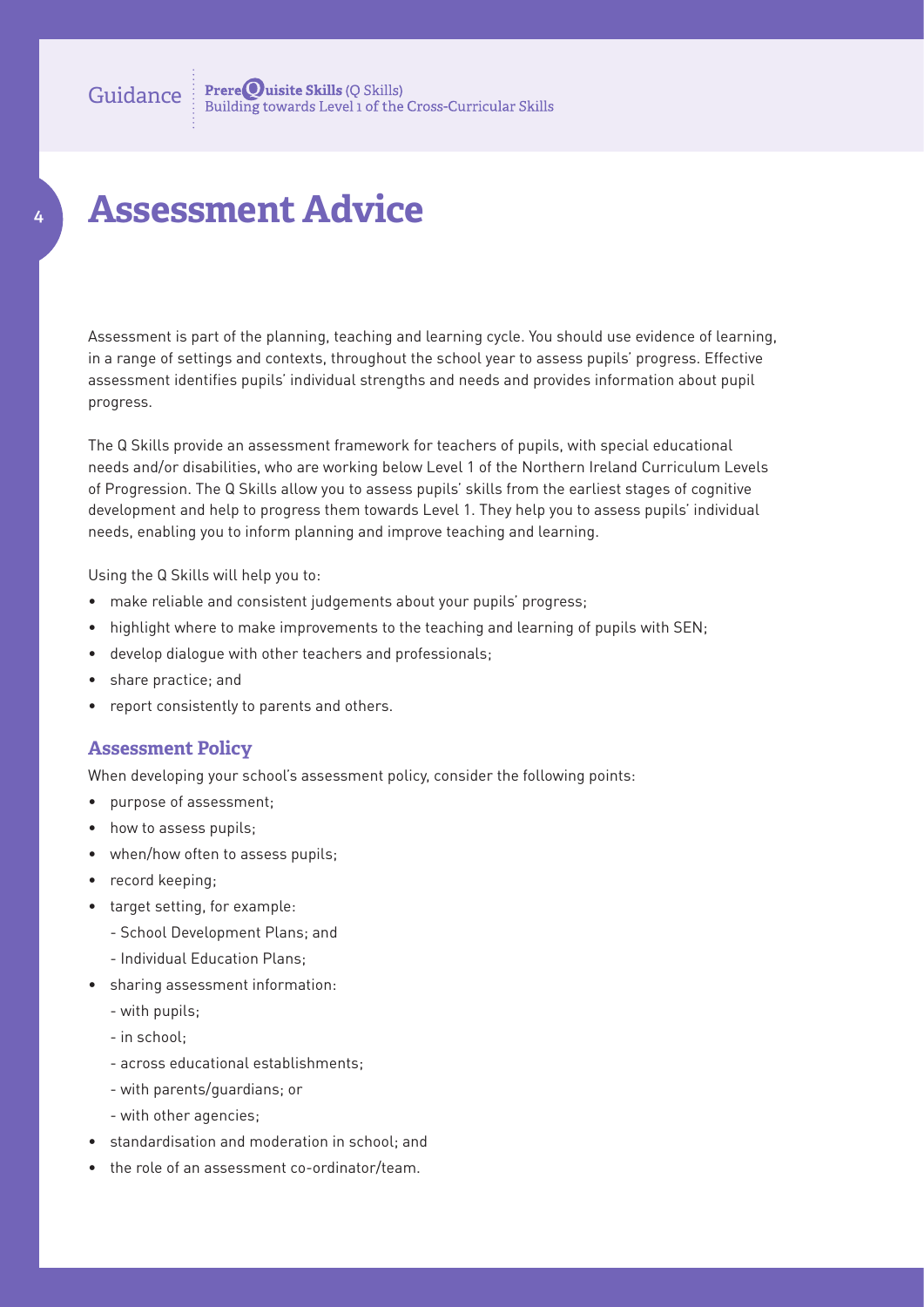### **Planning for Progression**

To enable pupils to progress through the Q Skills, it is essential to plan experiences that will help them to develop the required skills.

Encourage pupils to develop new skills by offering:

- • a broad and balanced curriculum so that they receive a variety of experiences to promote their learning;
- • experiences that value various outcomes as appropriate;
- • challenges and extension within activities;
- • consolidation exercises; and
- a suitable range of materials and resources to meet their needs.

You can achieve this through:

- • careful planning, flexibility, ongoing review and evaluation;
- observations, evaluations and monitoring progress to assist pupils in planning for progression;
- • meeting individual needs by acknowledging that pupils develop, learn and progress at different rates;
- • recognising the needs of individual pupils and ensuring their efforts are valued; and
- • differentiation of support provided such as resources, physical support, prompts or modelling.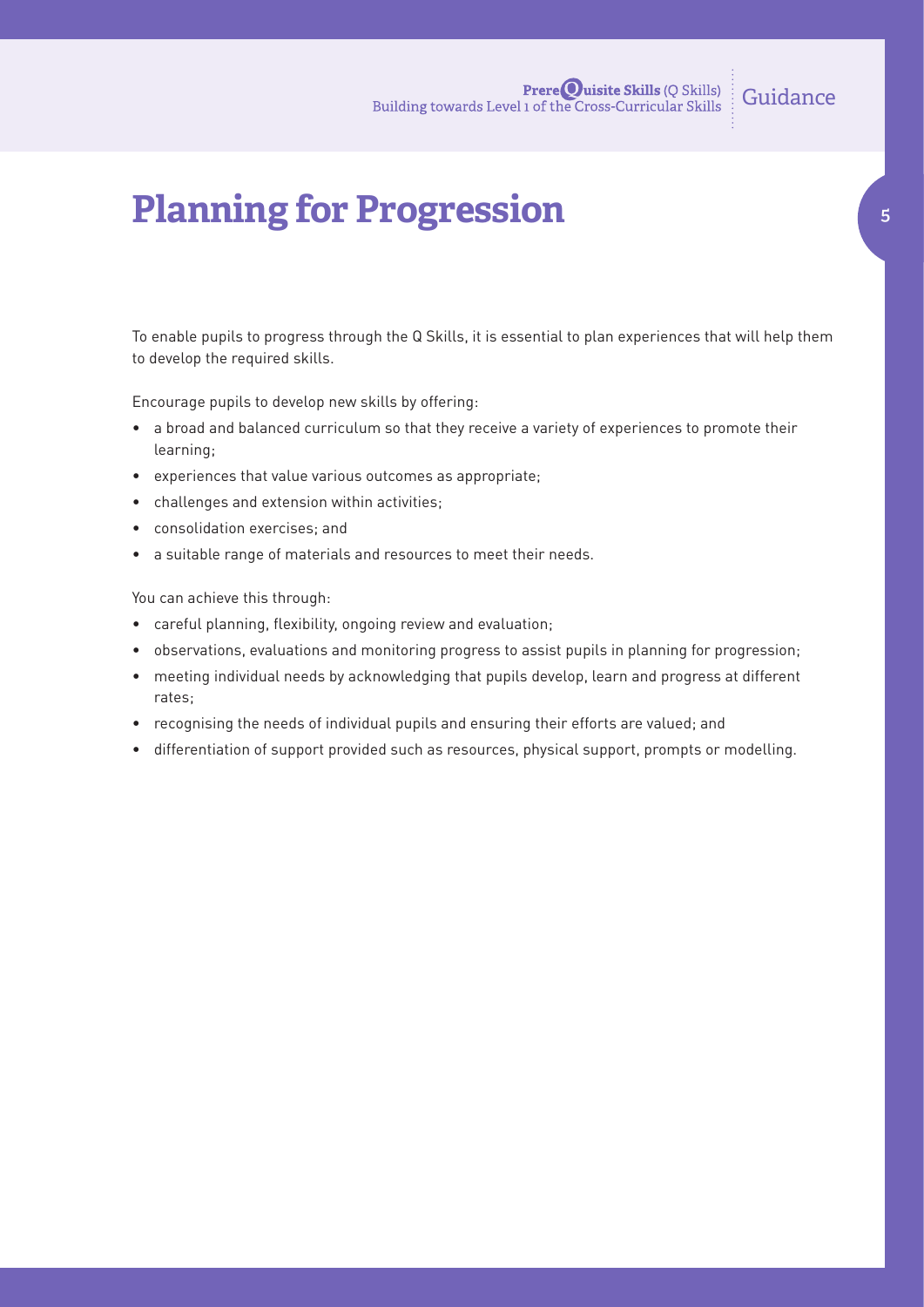### **Effective Observations**

All members of staff should carry out effective observations to assess pupils' progress through the Q Skills. These observations give staff opportunities to select data from live situations to track the complex detail of pupils' learning. Effective observation also provides detailed insight into pupils' knowledge and application of skills.

You can use observations to review how pupils:

- respond to their learning environment;
- • engage in a range of activities;

**6**

- • use resources and equipment; and
- • interact with staff and peers.

You can record your observations by:

- using formal observation forms/recording sheets;
- writing short anecdotal observations on sticky notes;
- • taking photographs; or
- recording video clips (enabling staff to see things they might have missed).

Effective observations allow staff to:

- identify pupils' responses in a variety of situations and learning environments;
- • understand and consider current interests, appropriate learning styles, strengths and areas for development;
- • highlight pupils' achievements;
- • identify levels of support required; and
- • develop records of learning and progress.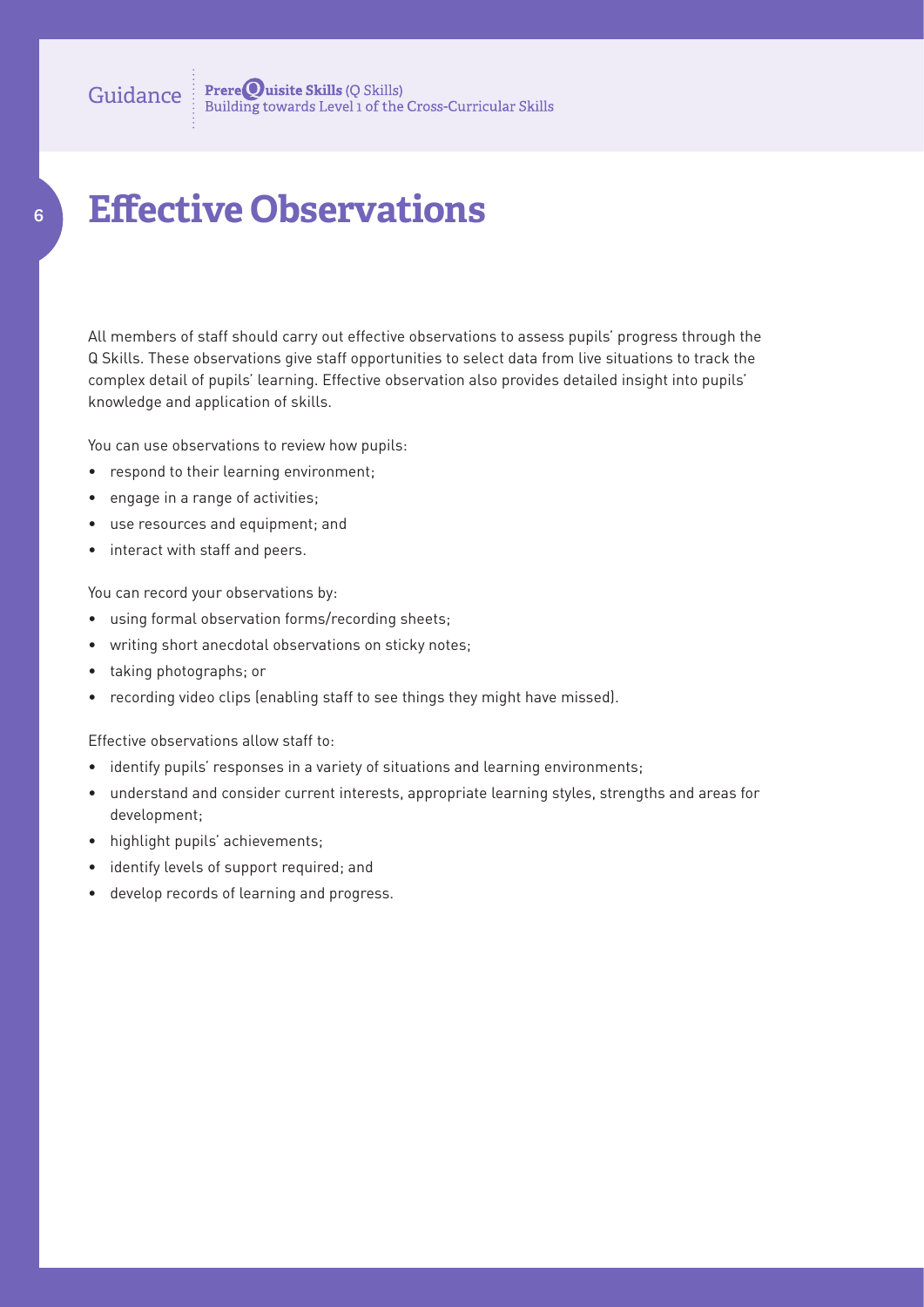**7**

### **Support and Prompts**

Use appropriate levels of support/prompting to encourage individual pupils to achieve the relevant Q Skill. This support/prompt may help pupils to reduce their frustration, stress and anxiety.

Where appropriate, you should reduce levels of support over time to:

- • avoid prompt dependency; and
- achieve the best possible level of independence.

Try to avoid unintentional prompting such as:

- mouthing the answer;
- • looking at the correct response; or
- • leaning towards the correct response.

Support/prompts to help pupils to achieve the desired response can be:

- Physical such as hand over hand, hand on wrist or hand on elbow;
- • Modelling demonstrating a behaviour; this support is best suited to pupils who learn through imitation and can attend to the behaviour you are demonstrating;
- • Positional place the target item closer to the individual;
- • Gestural a physical gesture such as pointing;
- • Visual a cue such as object, symbol, sign or picture;
- • Verbal a vocalisation, or simple instruction; and
- Independence no support/prompt required.

When teaching a skill, use supports/prompts based on the pupil's individual needs in relation to the specific skill they are trying to achieve.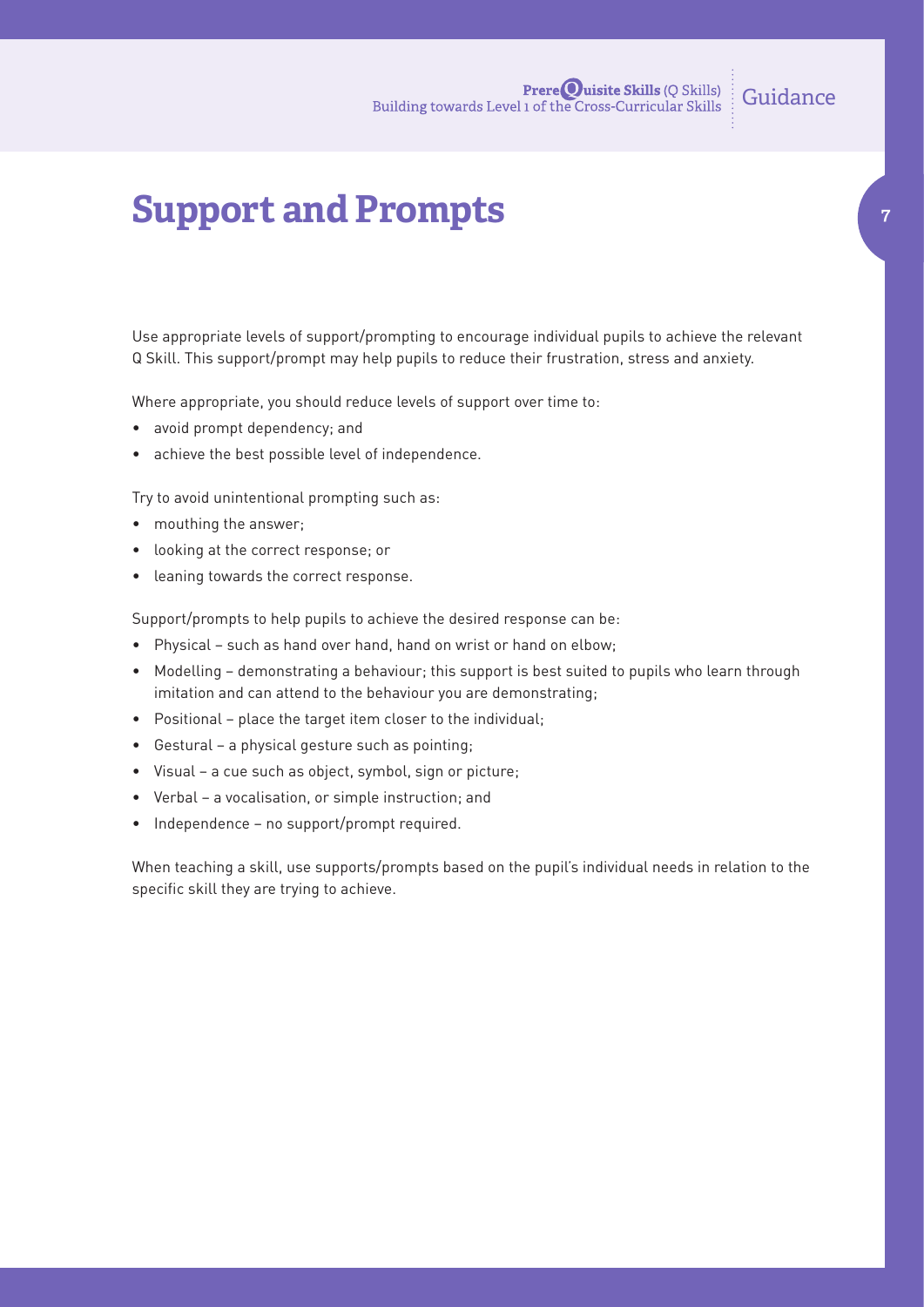**8**

### **Alternative Methods of Communication**

Use alternative methods of communication to accurately assess pupils' responses and gauge where they have progressed to in the Q Skills.

Pupils with learning disabilities or communication difficulties may struggle to make themselves understood and to understand others. This can provoke intense frustration, challenging behaviour and isolation and act as a barrier to achievement. Using alternative methods of communication helps pupils to express their needs.

Receptive communication means understanding what someone is communicating to you. Expressive communication means conveying a message to someone else. You can use a range of strategies to support receptive or expressive communication, including:

- • **Makaton** a communication system that uses various methods, including speech, gesture, facial expression, eye contact, body language, signs, symbols and words. For example, to ask a child if he or she would like a drink, you sign the word drink and also say 'drink', raise your eyebrows and show the symbol. Each gesture or sign reinforces the other. In this multi-modal approach, words are referred to as concepts. Unlike sign language for the deaf, Makaton does not presuppose knowledge of letters, the alphabet or reading words. For more information, visit www.makaton.org
- • **Picture Exchange Communication Systems (PECS)** an approach that develops early expressive communication skills, using objects/pictures. Go to www.pecs.com for further information.
- • **Treatment and Education of Autistic and Communication related handicapped Children (TEACCH)** – an approach that uses visual structure to reduce stress and promote learning for pupils with autism by making their environment more easily understood. For more information, visit www.teacch.com
- • **Augmentative and Alternative Communication (AAC)** a strategy for communication that includes signing, facial expression, objects, pictures, symbols or using digital devices. It offers an alternative to, or replacement for, spoken language. You can find more information at www.talkingpoint.org.uk

#### **Meeting the Needs of Pupils with Special Educational Needs**

The Department of Education has published guidance documents to help schools to implement strategies to improve the teaching and learning of pupils with SEN. These strategies include supporting pupils to access the curriculum, appropriate resources, environmental and social factors. These guidelines are not an exhaustive list and are interchangeable between categories of SEN. You can find the *Good Practice Guidelines* at:

www.selb.org/specialeducation/Documents/GoodPracticeGuidelines.pdf

The Department of Education has also developed a resource file about effective practice for schools to meet the needs of pupils with SEN. You can find *A Resource File for schools to support children with Special Educational Needs* at www.deni.gov.uk/updated\_resource\_file.pdf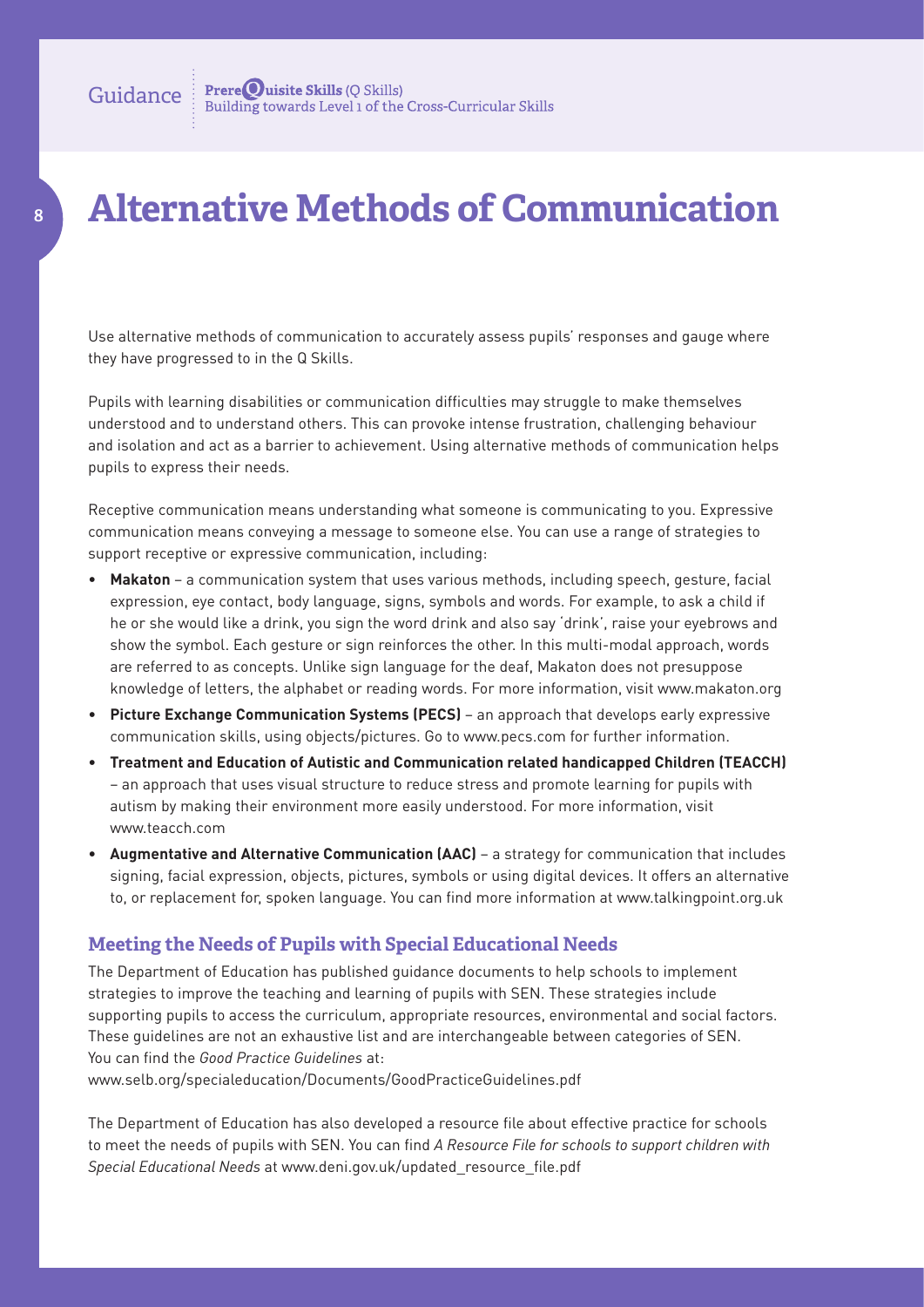### **Glossary**

**1:1 Correspondence** – an exact match between two sets

**Two Factor Pattern** – an arrangement with two elements such as red bead, blue bead, red bead, blue bead

**A set** – a defined collection of objects

**Actively participate** – anticipate, join in, take turns, share, take part in or comment on an event

**App** – a piece of software that can run on the internet, computer, phone or other electronic device; an abbreviation of application

**Digital devices** – items that use digital technology such as a digital camera, mobile phone, e-reader or camcorder

**Encounter/Experience** – be present during an activity where teachers present stimuli to pupils, ensuring they have an opportunity to engage at any level

**Engage** – direct focus and attention, listen and look, show interest and recall

**Eye pointing** – direct eye contact to a person, picture or object in response to a question, when requesting and/or making a choice

**Imitate** – copy or attempt to copy actions

**Independently exchange** – bring a picture, or object, to an adult or peer to make a request or answer a question, without any prompts, usually associated with PECS (Picture Exchange Communication System)

**Intermittently** – responding or focusing attention at intervals without sustained focus or attention, happening occasionally, stopping for a while and then starting again

**Mixed media** – tools and textures such as paint, pens, sand, dough, chalk, clay, ink stampers, interactive tools (interactive whiteboard) etc.

**Object permanence** – understanding that objects continue to exist even when they cannot be seen, heard or touched

**One criterion** – a characteristic of a group applied for sorting, for example red or not red

**Parallel play** – a form of play where pupils are in close proximity to each other but involved in individual activities

**Pattern** – an arrangement of repeated or corresponding parts; things that are arranged following a rule

**Pictorial representation** – a method of presenting information in visual form

**Recall** – the ability to remember information or experiences

**Respond/Interact** – pupils show attention, surprise, enjoyment or dissatisfaction in response to activities.

**Roamer** – an educational robot designed to teach sequencing, estimation and problem solving. Pupils enter commands, using directional keys that move the roamer in the direction indicated.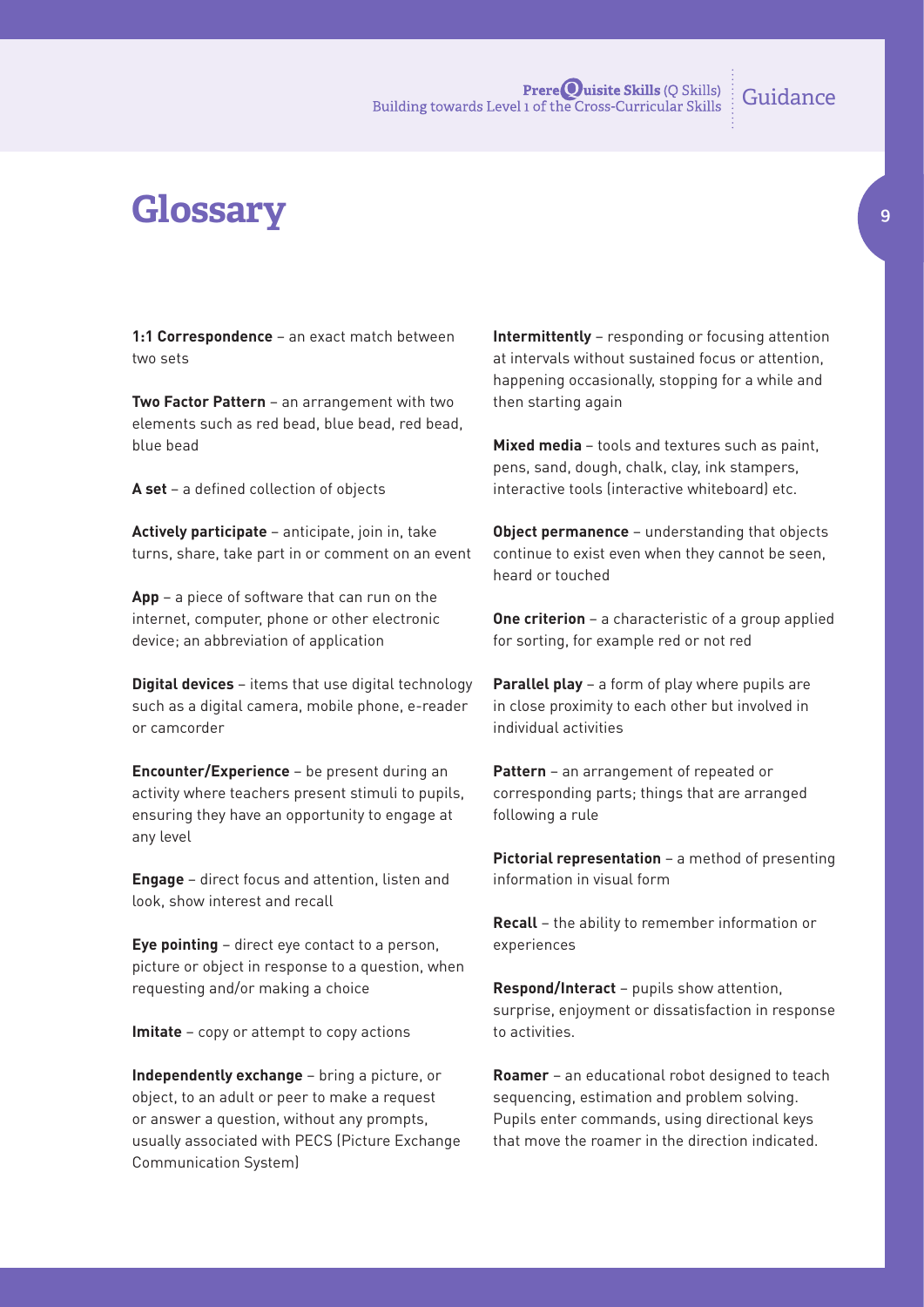### **Glossary** (continued)

**Sensory stimuli** – objects, sounds, lights, food, air currents, textures etc. that stimulate the senses

**Social sight vocabulary** – words, symbols and signs used widely in the environment such as toilets, entrance, welcome, fire exit, stop, danger, no entry etc.

**Subset** – a set within another set

**Switch** – hardware that pupils may use to activate a range of equipment and software such as cause and effect toys, household appliances, sensory equipment, etc. Pupils may also use switches as augmentative communication devices.

**Task board** – a sequence of clear instructions that break down tasks into simple components to promote task completion

**TOBI** – true object based icon, this is a clear 2D representation of a 3D object, which some pupils may find easier to read than a picture. It can be a line drawing or scanned photograph cut out in the shape of the item it represents.

**Touch technology** – technology that includes a computer display screen that is also an input device. The screens are sensitive to touch. A user interacts with the computer by touching pictures or words on the screen.

**Videoconferencing** – a form of electronic communication that enables groups of pupils at different locations to communicate

**Virtual Learning Environment (VLE)** – a set of teaching and learning tools designed to enhance a pupil's learning experience by including computers and the internet in the learning process. This may include pupil tracking, online support for both teacher and pupil, electronic communication (email, threaded discussions, chat, videoconferencing, web publishing), and internet links to resources outside the curriculum.

**Visual timetable** – also known as a schedule, this may comprise a sequence of objects, TOBIs, pictures, photos, line drawings and words that communicate activities and events taking place in a given timescale.

**Visual tracking** – pupil follows a moving stimulus with his/her eyes.

**Vocalise** – any sounds or word approximations (a pupil can make vocalisations as a response to another person, or to self-stimulate regardless of the presence of others)

**Work system** – a systematic and organised presentation of tasks and materials that visually communicates at least four pieces of information to the pupil, for example the tasks/steps the pupil must do, how many tasks/steps the pupil must complete, how the pupil knows he/she has finished, what the pupil must do when he/she has finished.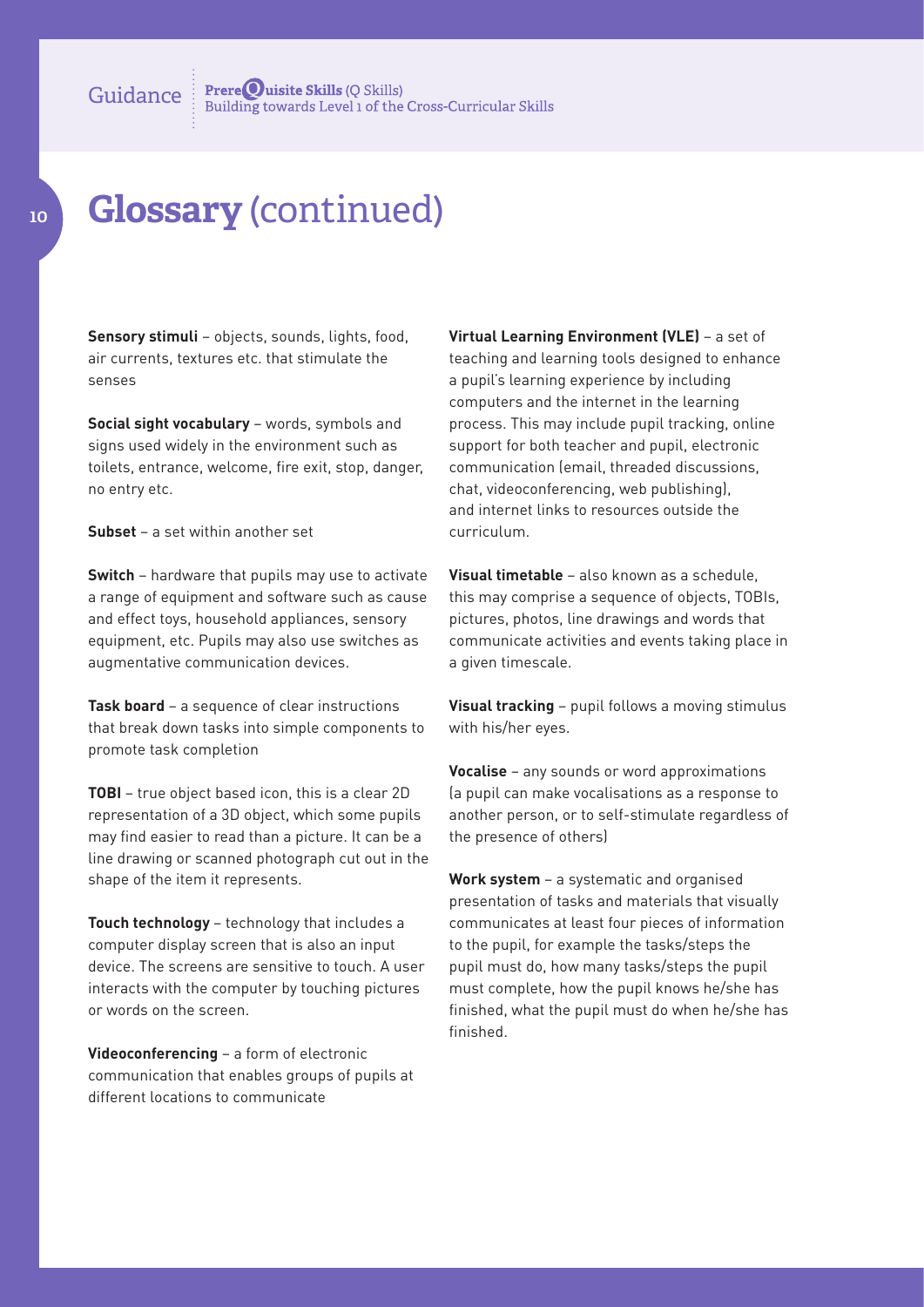### **Acknowledgements**

#### **Q Skills Development Team**

| <b>Clifton School</b>   | Lorraine Thompson<br>Liam Kelly | <b>NEELB</b>            | Gillian Dalton    |
|-------------------------|---------------------------------|-------------------------|-------------------|
|                         |                                 | <b>Riverside School</b> | Eamon Doherty     |
| <b>Kilronan School</b>  | Lisa Brown                      |                         |                   |
|                         |                                 | Roddensvale School      | Elizabeth Jackson |
| <b>Lisanally School</b> | Siobhan Scowcroft               |                         |                   |
|                         | Caroline Currie                 |                         |                   |
|                         | Anna Woznica                    |                         |                   |
|                         |                                 |                         |                   |

#### **Professional Associates**

| <b>Rossmar School</b>   | Eoghan Ball                     | <b>Rathore School</b> | Martina McParland |
|-------------------------|---------------------------------|-----------------------|-------------------|
| <b>Glenveagh School</b> | Peter McAllister<br>Sarah Young |                       |                   |

#### **SLD Pilot Schools**

| <b>Arvalee School</b>                                | <b>Elmbrook School</b>   | <b>Lisanally School</b>                               | <b>Rosmar School</b>      |
|------------------------------------------------------|--------------------------|-------------------------------------------------------|---------------------------|
| <b>Castle Tower School,</b><br><b>Loughan Campus</b> | <b>Glenveagh School</b>  | <b>Oakwood School and</b><br><b>Assessment Centre</b> | <b>Sandelford School</b>  |
|                                                      | <b>Hill Croft School</b> |                                                       | <b>Sperrinview School</b> |
| <b>Ceara School</b>                                  |                          | <b>Parkview School</b>                                |                           |
|                                                      | <b>Kilronan School</b>   |                                                       | <b>Tor Bank School</b>    |
| <b>Clifton School</b>                                |                          | <b>Rathore School</b>                                 |                           |
|                                                      | <b>Knockavoe School</b>  |                                                       |                           |
| <b>Donard School</b>                                 |                          | <b>Riverside School</b>                               |                           |
|                                                      |                          |                                                       |                           |

#### **MLD Pilot Schools**

| <b>Castle Tower School</b>                    | Jordanstown Schools | <b>NEELB</b>    | <b>St. Brigid's Primary</b><br><b>School</b> |
|-----------------------------------------------|---------------------|-----------------|----------------------------------------------|
| <b>Harpur's Hill Primary</b><br><b>School</b> | Larne High School   | Rostulla School | <b>Thornfield House</b>                      |